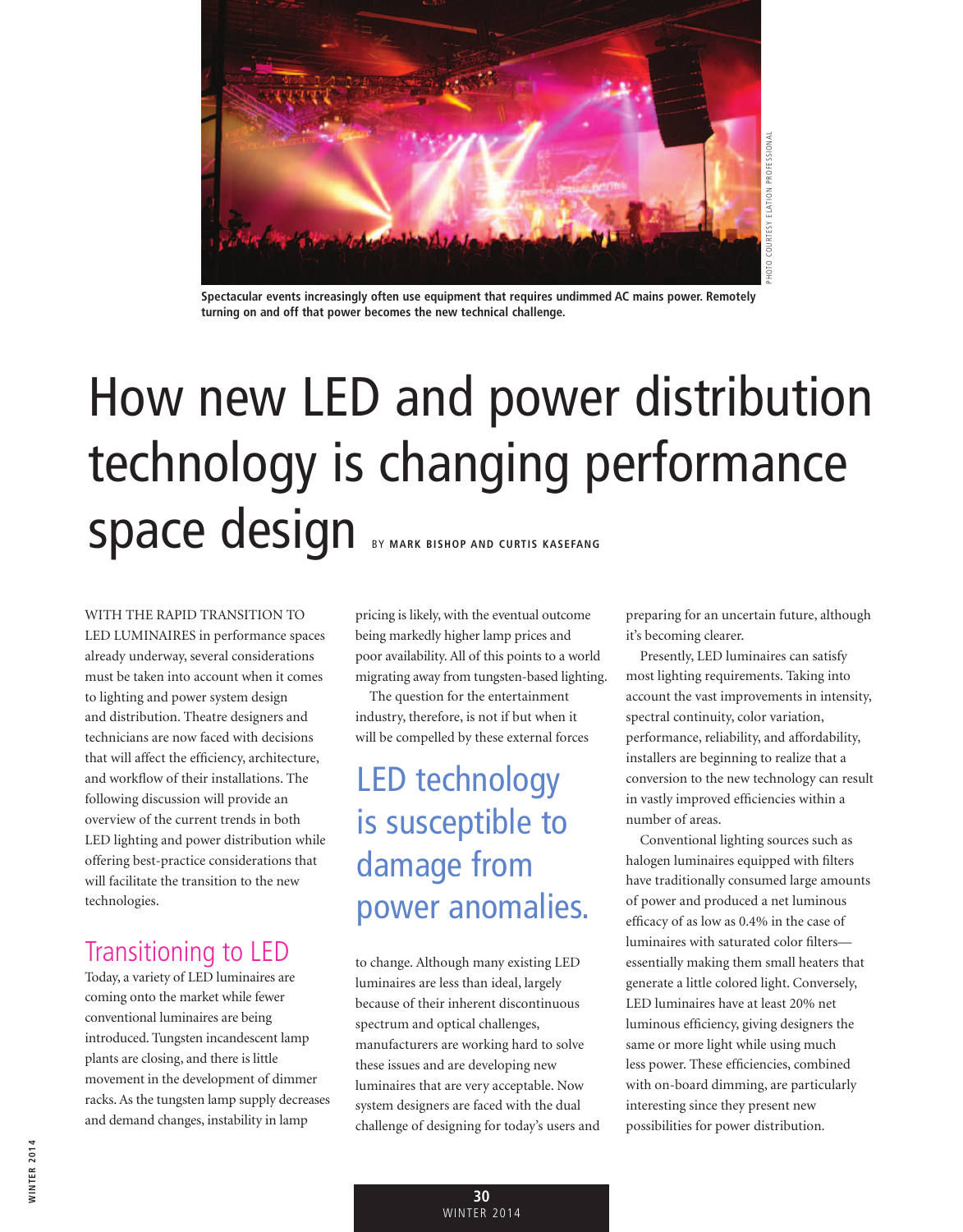#### LED advantages and opportunities

In addition to lower power consumption, LED luminaires reduce heat loads within installations, providing savings in installed electrical distribution, ventilation, and cooling as well as the elimination of the dimmer room. These savings allow facilities to reclaim much-needed space since ducts, fan units, and chiller sizes can be smaller. When viewed as a whole, the cost of LED luminaires can be almost entirely offset by initial cost savings in other areas during new construction or major renovation.

A primary electrical design concern for venues with LED luminaires is the in-rush of current that happens when they are energized . . .

The extended lifespan of LED luminaires also produces advantages. Rated between 30,000 – 50,000 hours, LED luminaires eclipse the service expectancy of traditional luminaires, which only average between 300 – 2,000 hours. While the initial investment can be quite significant, this additional cost can be offset by the infrastructure efficiencies noted above as well as operational efficiencies. Without any bulbs to replace, LED luminaires mitigate potential labor and material maintenance costs. Additionally, colorchanging LEDs remove the need to purchase and maintain plastic gels, further reducing labor and waste.

On the power side, the self-dimming

capabilities of LED light luminaires eliminate the need for conventional dimmer racks. This is because LED luminaires require a clean, constant power source. Many will not function properly or at all if connected directly to an SCR dimmer even when the dimmer is continuously set to full power or to non-dim mode. Consequently, system designers are becoming increasingly interested in a distribution of switched, as opposed to dimmed, circuits. This is leading to the deployment of direct feeder topographies, with localized luminaire dimming providing more granular control.

#### Power trends

Power control is an important consideration for LED luminaire installations. In many facilities, users leave their LED luminaires energized 24/7 while only using them for a couple of hours each day. However, LED technology is susceptible to damage from power anomalies. Regardless of their lifespans and performance ratings, internal components can become damaged, resulting in malfunctioning LEDs whenever lights are not powered off. Without switched power control, maintenance costs in LED installations can begin to rise in as little as 12 months. Additionally, while the quiescent load (the load the electronics draw when idle) for a single luminaire is minimal, it can be significant in the aggregate for a facility with a relatively large lighting plot that is only active a few hours each day.

Since LED luminaires are self-dimming, they can share circuits without giving up individual control. With fewer required circuits, installations within new facilities or large renovations can experience significant savings in the area of electrical distribution. It's possible to see a reduction in infrastructure to 20% of the conventional distribution (when measured by weight). Under a revised power distribution model, a designer may incorporate a small system of switched circuits and three-phase power distribution via powered busways, with

the busways replacing the more typical connector strips.

There are other advantages to powered busways, including moveable outlets that are individually protected with 15 A or 20 A, 120 V or 208 V breakers. Busways are fed with three-pole breakers at 100 A, 200 A, or even 400 A. It is helpful to think of them as elongated panelboards with readily interchangeable breakers. These busways have been available for decades and are in use in retail, hotel, and datacenter environments. For the performance environment, busways are switched with remote-controlled multipole contactors.

LED technology has made optimized control a very important requirement.

For smaller power densities, switched 20 A circuits may be distributed via DMXcontrolled relays or through recently launched smaller-footprint devices such as motorized breaker panels. These are more familiar to licensed electrical contractors and offer cost savings over relays in dimmer racks or adjacent to panelboards. While these measures make sense for large renovations or new installations, those converting to LED technology within an existing infrastructure are simply replacing 15% of their dimmers with relay modules.

Many technicians see advantages through better capabilities for monitoring and control of the electrical architecture feeding their lighting installations. Monitoring facilitates load balancing between circuits and provides improved performance by allowing users to identify short circuits, burnouts, and power malfunctions and rapidly take the appropriate action. Interest in current monitoring also creates a new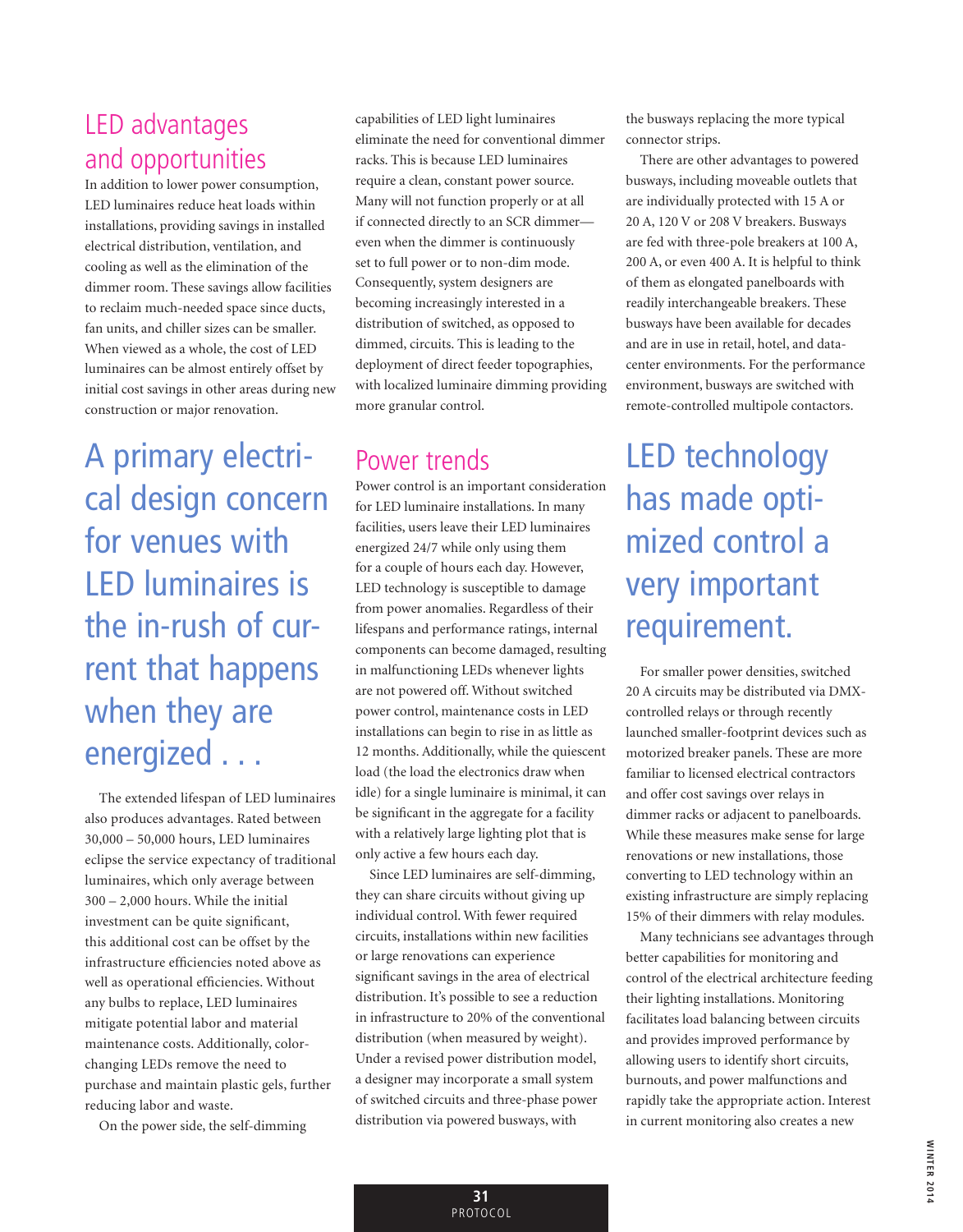



demand for remote monitoring capabilities. With some circuit breaker systems now equipped with built-in web servers, theatre technicians can access their lighting installations directly from devices such as smartphones and tablets. Through an IP connection, technicians gain instant remote access to electrical information such as breaker on/off, tripped status, and current draw in addition to alarm features to alert them of any anomalies automatically. In larger theatre installations, auto messaging via text or email greatly facilitates situational awareness and can allow a technician to reset a circuit remotely during performances. For organizations wanting to burnish their sustainability credentials, current monitoring allows them to be aware of their power consumption.

As Katie Oman noted in her excellent article, "Stage Lighting and the Environment: Results from a Year-Long Study" in the Fall 2013 issue of *Protocol*, system designers should be aware that except in high duty-cycle environments, they cannot recuperate their investment from energy savings alone. However, once you take into account expendables and labor, the numbers become more favorable—with the slam-dunk happening in new construction or major renovation. In cases where users require more flexibility in their electrical infrastructure and reduced maintenance and are interested in future-proofing a newly constructed space, the best choice is LEDs, busway power distribution, robust control distribution, and at-luminaire dimming for conventional luminaires.

#### System design considerations

A primary electrical design concern for venues with LED luminaires is the in-rush of current that happens when they are energized, caused by luminaires with switching power supplies. When an LED luminaire is initially energized, a significant amount of current is drawn to charge the capacitors. Depending on the type of luminaire and the power supply design, this can reach up to 150% of the rated draw, resulting in a very brief bump in current called "in-rush." Using threephase contactors—one per three-phase

busway—designers can sequence the lighting rig on, allowing the current bump to remain within the design capacity of the lighting system. Circuits powered from the switched panelboard can be used to operate the work lights, eliminating the need to energize the entire rig in order to turn the work lights on.

LED technology has made optimized control a very important requirement. LED luminaires typically require between three and 15 (or more) channels per luminaire, while moving lights can require even more. LED walls or other large-production imaging applications can add dozens of DMX universes. While different luminaires have varying control requirements, a sound rule of thumb is to plan for one universe per typical major lighting position such as a catwalk or electric. It is prudent to include an open Ethernet jack at each electric for future expansion and to employ high-bandwidth Ethernet protocols such as streaming ACN for primary control distribution.

#### Looking ahead

Questions and challenges associated with fully migrating to LED technology within the theatre space remain—especially in halls hosting multiple touring productions. For instance, how can these spaces cross-walk show files from shows that have been cued for specific luminaires (e.g., halogen or LED) to differing luminaires within the space?

Spectral distribution for LED-based luminaires is improving but imperfect even for the best luminaires, which gives many lighting designers pause. LEDs with good spectral distribution still require a significant investment, driving many to purchase luminaires with poor spectral distribution. This can tarnish the reputation of better-performing luminaires and create more discomfort for the lighting design community, further slowing adoption. Also, the variations in spectral distribution of white-light LEDs, from LED luminaire to LED luminaire, can cause the